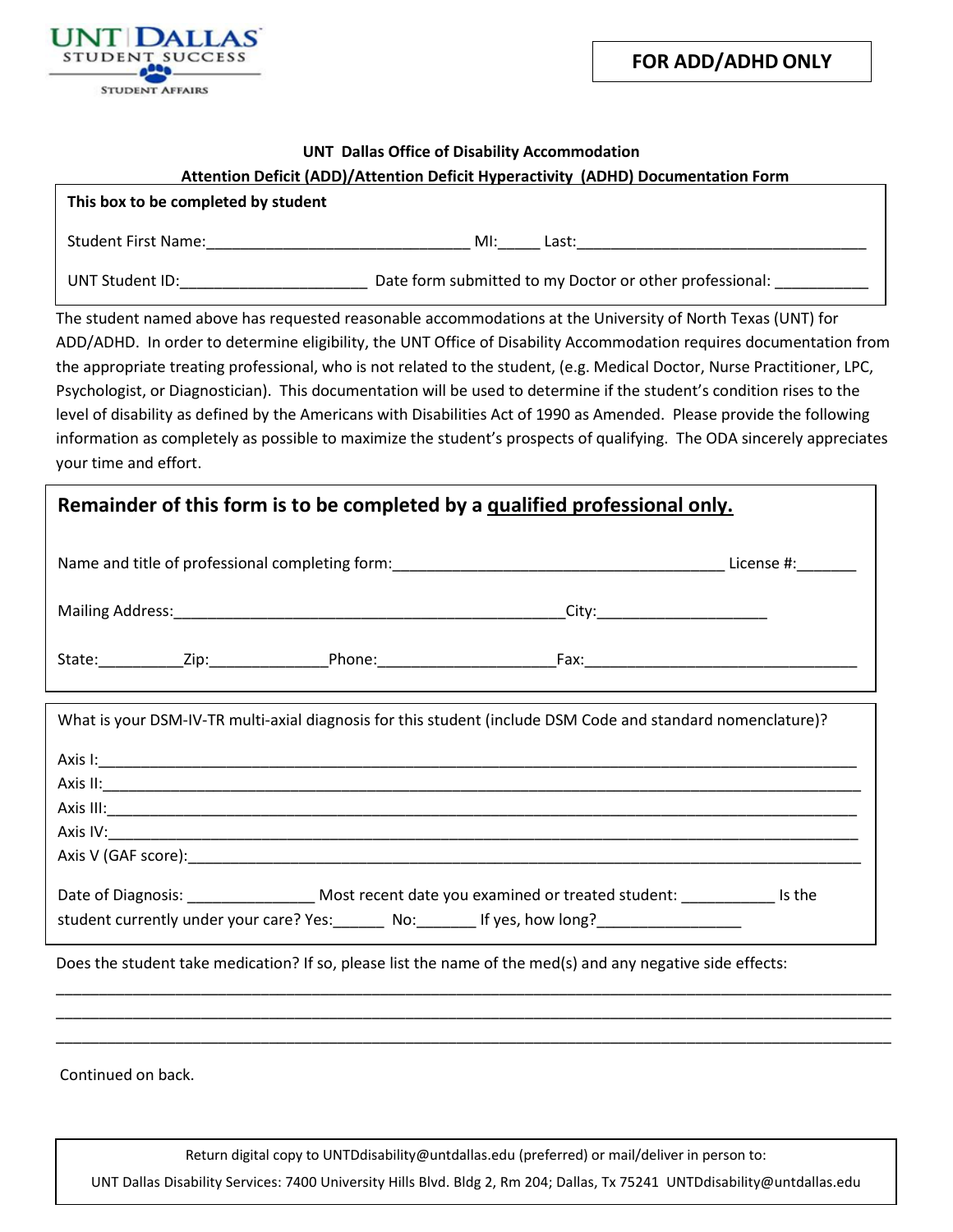

In addition to DSM-IV criteria, how did you arrive at your diagnosis? Please check allrelevant items below, adding brief notes that you think might be helpful to us as we determine which reasonable accommodations and services are appropriate for the student.

| <b>Criteria</b>                                           | <b>Additional Notes</b> |
|-----------------------------------------------------------|-------------------------|
| Structured or unstructured<br>interviews with the student |                         |
| Interviews with other persons                             |                         |
| <b>Behavioral observations</b>                            |                         |
| Developmental history                                     |                         |
| <b>Educational history</b>                                |                         |
| Medical history                                           |                         |
| Neuro-psychological testing.<br>Date(s) of testing?       |                         |
| Psycho-educational testing.<br>Date(s) of testing?        |                         |
| Standardized or nonstandardized<br>rating scales          |                         |
| Other (Please specify):                                   |                         |

The following matrix (page 3) **is essential** to establish eligibility. To qualify, the student's disability must have a severe impact on at least one of the listed life activities, or, moderately impact multiple areas of functioning. Please use your professional judgment to determine the level of impact of the student's ADD/ADHD has on the associated life activity. Attach any relevant documentation, treatment records, psychological evaluations, ARD's, FIE's, SOP's etc.

Return digital copy to UNT[Ddisability@untda](mailto:odadoc@unt.edu)llas.edu (pr eferred) or mail/deliver in person to: UNT Dallas Disability Services: 7400 University Hills Blvd. Bldg 2, Rm 204; Dallas, Tx 75241 UNTDdisability@untdallas.edu